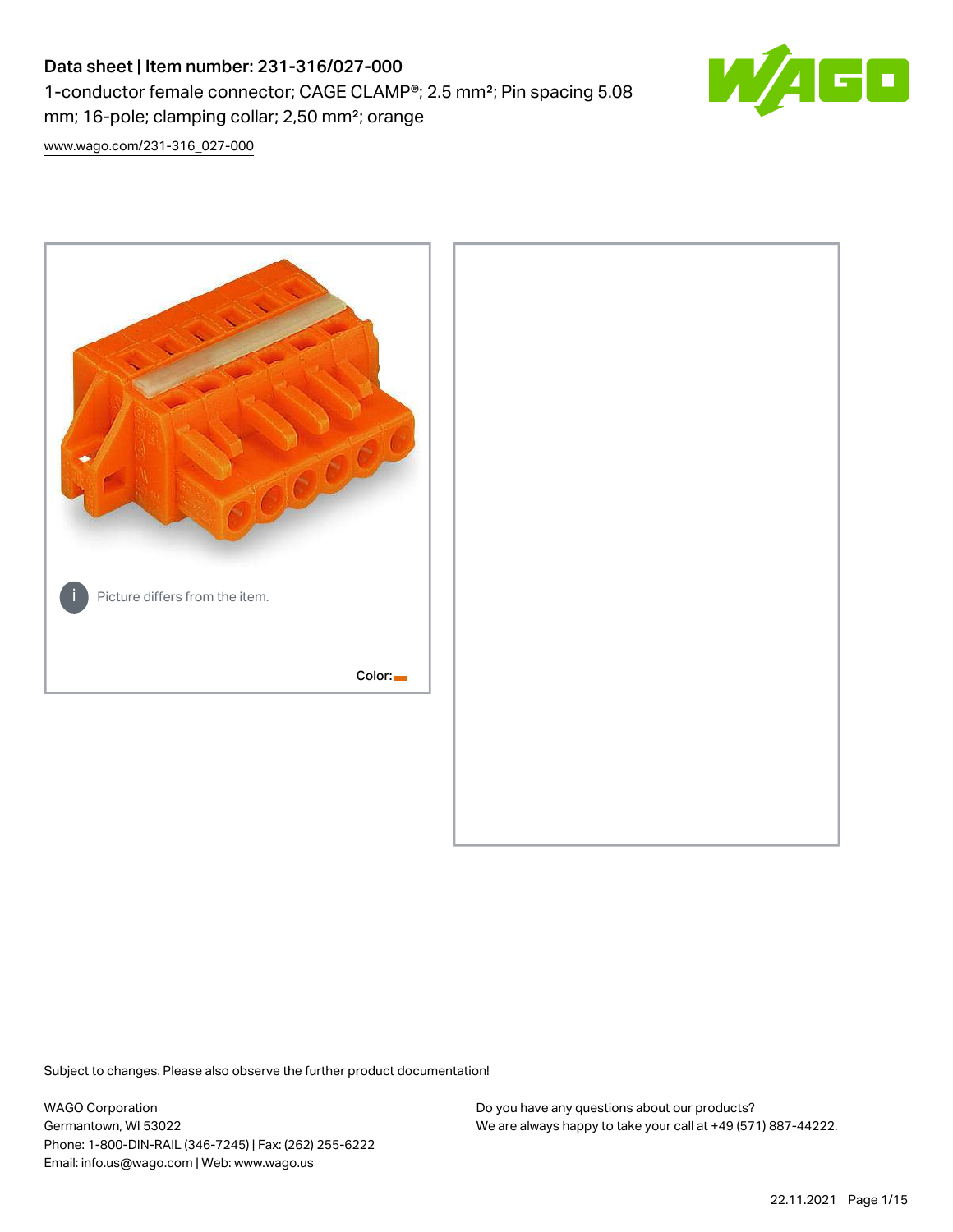

#### Dimensions in mm

 $L_1$  = (pole no. x pin spacing) + 3 mm

 $L_2$  = (pole no. x pin spacing) + 8.8 mm

 $L_3$  = (pole no. x pin spacing) + 14.8 mm

2- to 3-pole female connectors – one latch only

#### Item description

- Universal connection for all conductor types  $\blacksquare$
- Easy cable pre-assembly and on-unit wiring via vertical and horizontal CAGE CLAMP<sup>®</sup> actuation П

.<br>Subject to changes. Please also observe the further product documentation!

WAGO Corporation Germantown, WI 53022 Phone: 1-800-DIN-RAIL (346-7245) | Fax: (262) 255-6222 Email: info.us@wago.com | Web: www.wago.us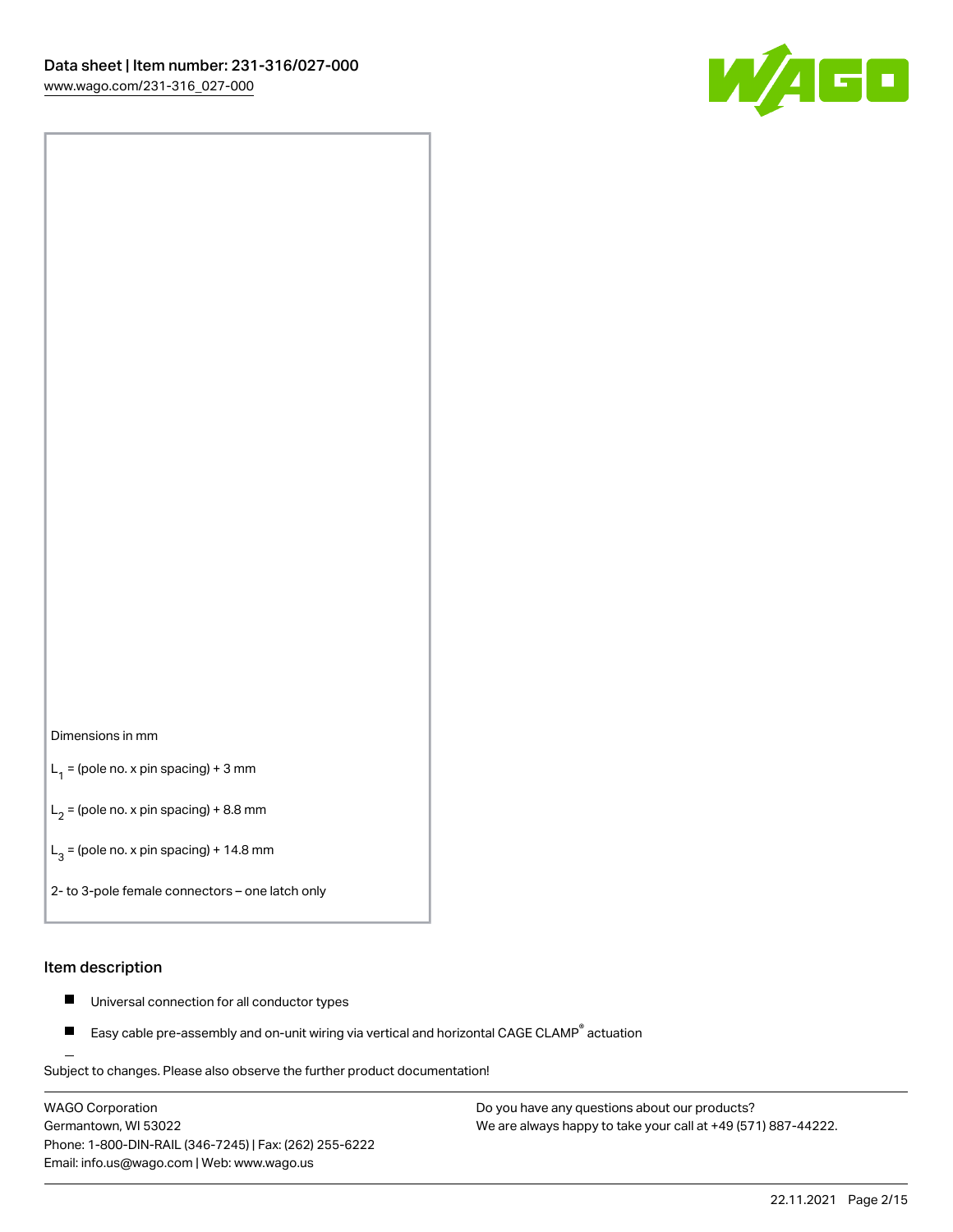W/AGO

- Integrated test ports
- $\blacksquare$ With coding fingers

# Data

## Notes

| Safety information 1 | The MCS-MULTI CONNECTION SYSTEM includes connectors<br>without breaking capacity in accordance with DIN EN 61984. When<br>used as intended, these connectors must not be connected<br>/disconnected when live or under load. The circuit design should<br>ensure header pins, which can be touched, are not live when<br>unmated. |
|----------------------|-----------------------------------------------------------------------------------------------------------------------------------------------------------------------------------------------------------------------------------------------------------------------------------------------------------------------------------|
| Variants:            | Gold-plated or partially gold-plated contact surfaces<br>Other versions (or variants) can be requested from WAGO Sales or<br>configured at https://configurator.wago.com/                                                                                                                                                         |

## Electrical data

## IEC Approvals

| Ratings per                 | IEC/EN 60664-1                                                        |
|-----------------------------|-----------------------------------------------------------------------|
| Rated voltage (III / 3)     | 320 V                                                                 |
| Rated surge voltage (III/3) | 4 <sub>kV</sub>                                                       |
| Rated voltage (III/2)       | 320 V                                                                 |
| Rated surge voltage (III/2) | 4 <sub>kV</sub>                                                       |
| Nominal voltage (II/2)      | 630 V                                                                 |
| Rated surge voltage (II/2)  | 4 <sub>kV</sub>                                                       |
| Rated current               | 16 A                                                                  |
| Legend (ratings)            | $(III / 2)$ $\triangle$ Overvoltage category III / Pollution degree 2 |

## UL Approvals

| Approvals per                  | <b>UL 1059</b> |
|--------------------------------|----------------|
| Rated voltage UL (Use Group B) | 300 V          |
| Rated current UL (Use Group B) | 15 A           |
| Rated voltage UL (Use Group D) | 300 V          |
| Rated current UL (Use Group D) | 10 A           |

## Ratings per UL

| Rated voltage UL 1977 | 600 V  |
|-----------------------|--------|
| Rated current UL 1977 | $\sim$ |

| WAGO Corporation                                       | Do you have any questions about our products?                 |
|--------------------------------------------------------|---------------------------------------------------------------|
| Germantown. WI 53022                                   | We are always happy to take your call at +49 (571) 887-44222. |
| Phone: 1-800-DIN-RAIL (346-7245)   Fax: (262) 255-6222 |                                                               |
| Email: info.us@wago.com   Web: www.wago.us             |                                                               |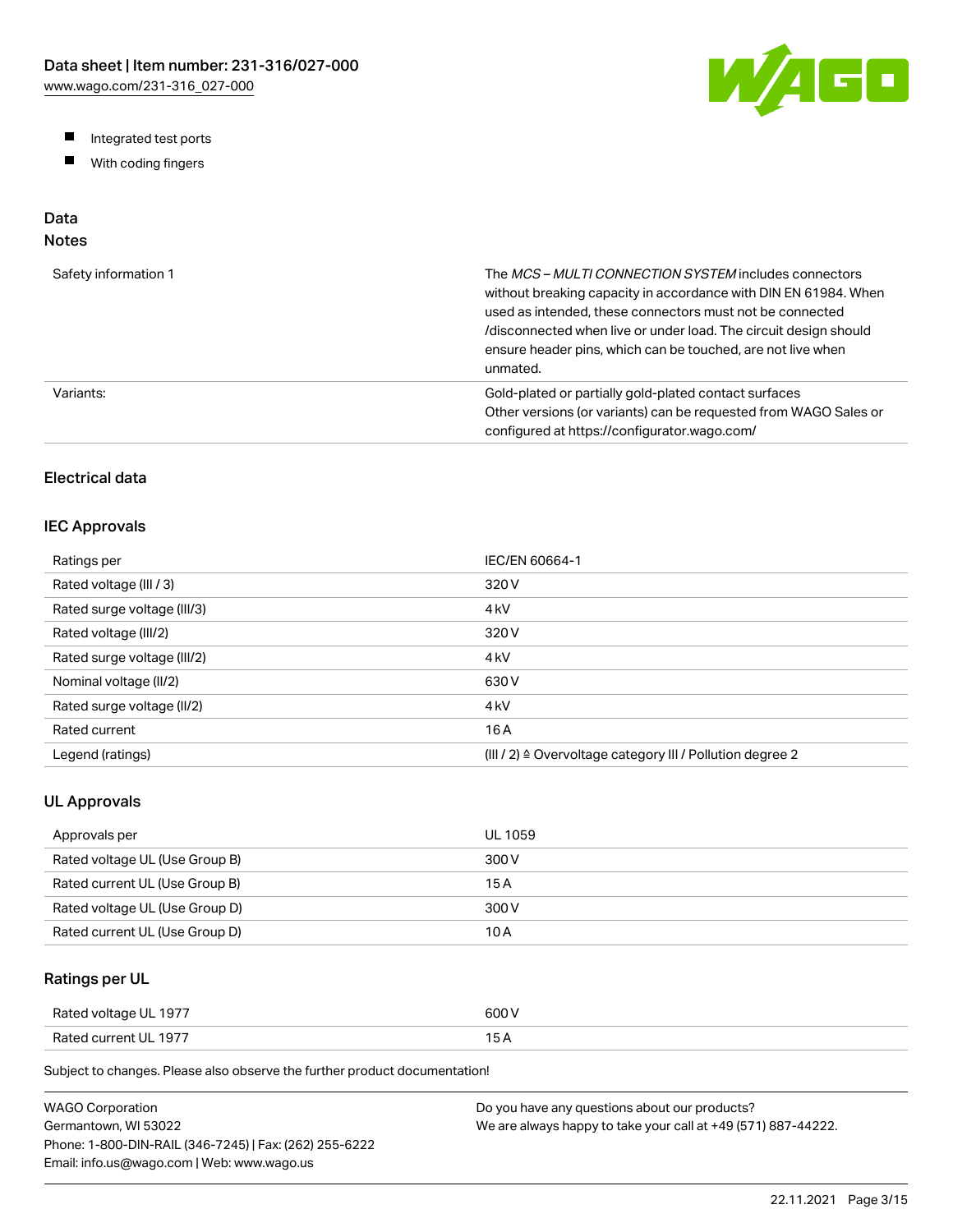

#### CSA Approvals

| Approvals per                   | CSA   |
|---------------------------------|-------|
| Rated voltage CSA (Use Group B) | 300 V |
| Rated current CSA (Use Group B) | 15 A  |
| Rated voltage CSA (Use Group D) | 300 V |
| Rated current CSA (Use Group D) | 10 A  |

## Connection data

| Total number of connection points | 16 |
|-----------------------------------|----|
| Total number of potentials        | 16 |
| Number of connection types        |    |
| Number of levels                  |    |

#### Connection 1

| Connection technology                             | CAGE CLAMP®                            |
|---------------------------------------------------|----------------------------------------|
| Actuation type                                    | Operating tool                         |
| Solid conductor                                   | $0.082.5$ mm <sup>2</sup> / 28  12 AWG |
| Fine-stranded conductor                           | $0.082.5$ mm <sup>2</sup> / 28  12 AWG |
| Fine-stranded conductor; with insulated ferrule   | $0.251.5$ mm <sup>2</sup>              |
| Fine-stranded conductor; with uninsulated ferrule | $0.252.5$ mm <sup>2</sup>              |
| Strip length                                      | $89$ mm / 0.31  0.35 inch              |
| Number of poles                                   | 16                                     |
| Conductor entry direction to mating direction     | 0°                                     |

## Physical data

| Pin spacing | 5.08 mm / 0.2 inch    |
|-------------|-----------------------|
| Width       | 96.08 mm / 3.783 inch |
| Height      | 14.3 mm / 0.563 inch  |
| Depth       | 26.45 mm / 1.041 inch |

#### Mechanical data

| Mounting type           | Mounting flange                         |
|-------------------------|-----------------------------------------|
| Mounting type           | Feed-through mounting<br>Panel mounting |
| with reinforcing strips |                                         |

| <b>WAGO Corporation</b>                                | Do you have any questions about our products?                 |
|--------------------------------------------------------|---------------------------------------------------------------|
| Germantown, WI 53022                                   | We are always happy to take your call at +49 (571) 887-44222. |
| Phone: 1-800-DIN-RAIL (346-7245)   Fax: (262) 255-6222 |                                                               |
| Email: info.us@wago.com   Web: www.wago.us             |                                                               |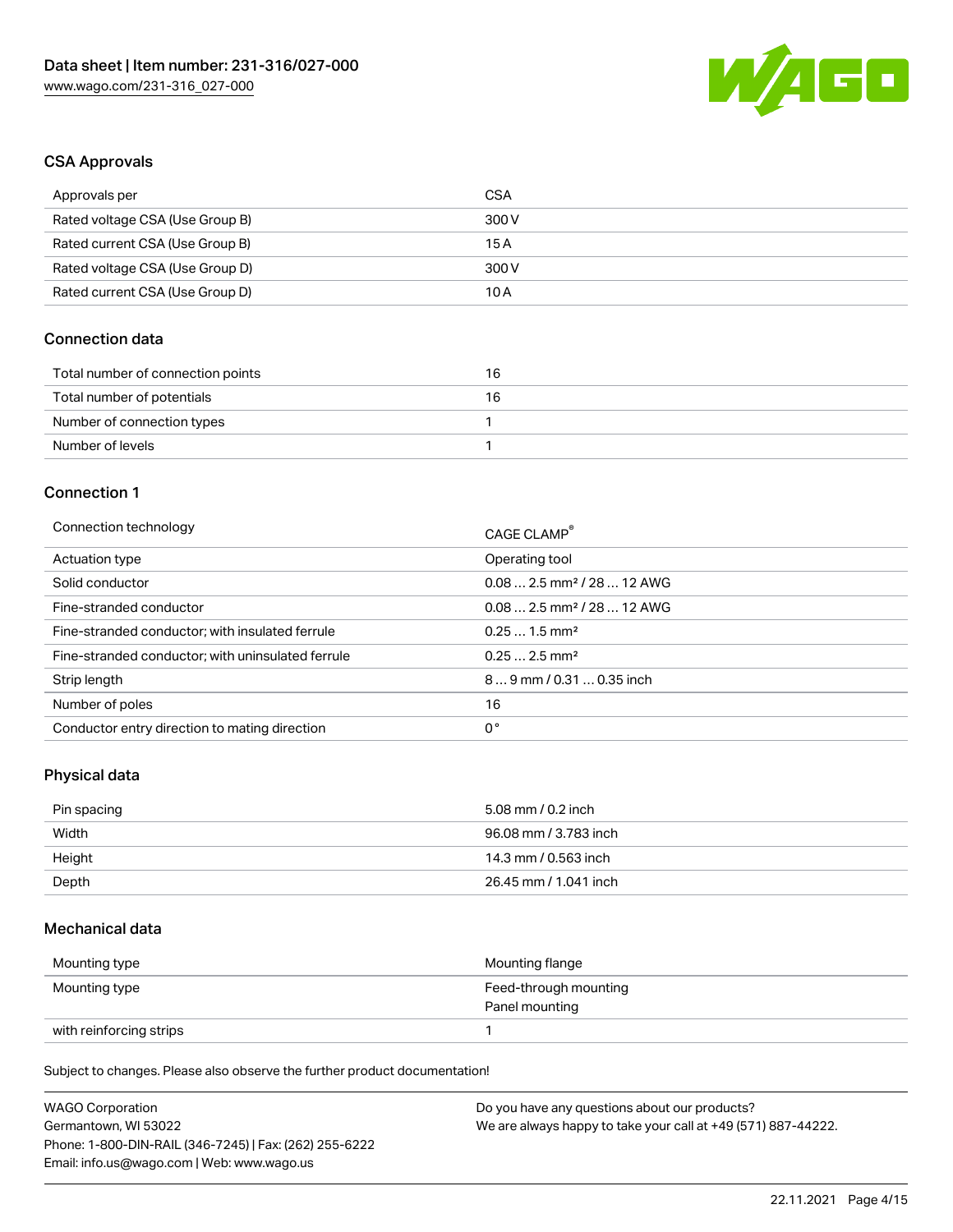

## Plug-in connection

| Contact type (pluggable connector) | Female connector/socket |
|------------------------------------|-------------------------|
| Connector (connection type)        | for conductor           |
| Mismating protection               | No                      |
| Locking of plug-in connection      | Without                 |

## Material data

| Color                       | orange                            |
|-----------------------------|-----------------------------------|
| Material group              |                                   |
| Insulation material         | Polyamide (PA66)                  |
| Flammability class per UL94 | V0                                |
| Clamping spring material    | Chrome nickel spring steel (CrNi) |
| Contact material            | Copper alloy                      |
| Contact plating             | tin-plated                        |
| Fire load                   | 0.445 MJ                          |
| Weight                      | 30.3 <sub>g</sub>                 |

## Environmental requirements

| Limit temperature range | $-60+85 °C$ |
|-------------------------|-------------|
|-------------------------|-------------|

## Commercial data

| Product Group         | 3 (Multi Conn. System) |
|-----------------------|------------------------|
| PU (SPU)              | 10 Stück               |
| Packaging type        | box                    |
| Country of origin     | DE                     |
| <b>GTIN</b>           | 4044918349406          |
| Customs tariff number | 8536694040             |

## Approvals / Certificates

#### Country specific Approvals

| Logo | Approval                               | <b>Additional Approval Text</b> | Certificate<br>name |
|------|----------------------------------------|---------------------------------|---------------------|
|      | CВ<br>DEKRA Certification B.V.         | EN 61984. IEC 61984             | NL-39756            |
|      | <b>CSA</b><br>DEKRA Certification B.V. | C <sub>22.2</sub>               | 1466354             |

| <b>WAGO Corporation</b>                                | Do you have any questions about our products?                 |
|--------------------------------------------------------|---------------------------------------------------------------|
| Germantown, WI 53022                                   | We are always happy to take your call at +49 (571) 887-44222. |
| Phone: 1-800-DIN-RAIL (346-7245)   Fax: (262) 255-6222 |                                                               |
| Email: info.us@wago.com   Web: www.wago.us             |                                                               |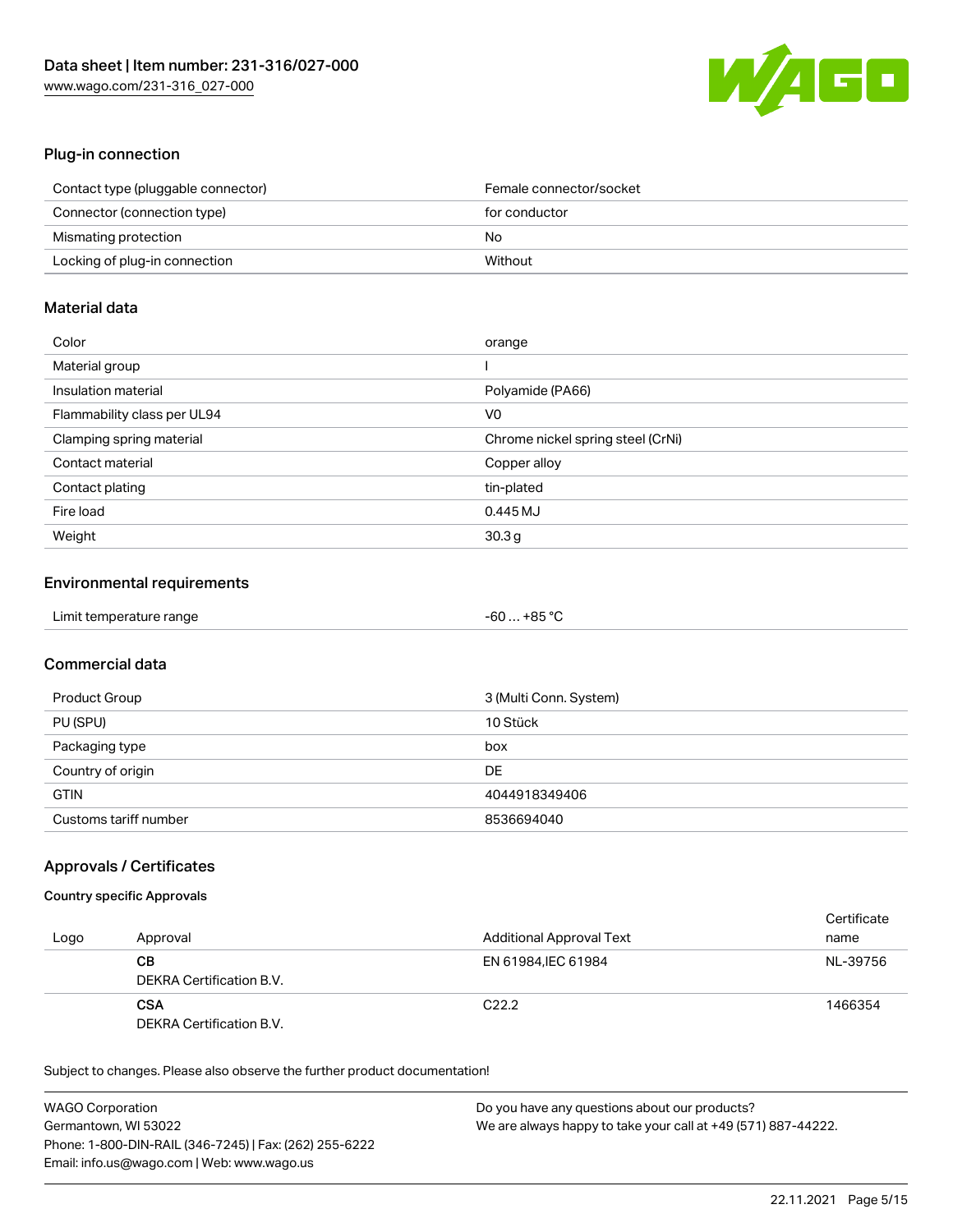



KEMA/KEUR DEKRA Certification B.V. EN 61984 2190761.01

# Ship Approvals

KEMA

| Logo | Approval                                  | <b>Additional Approval Text</b> | Certificate<br>name             |
|------|-------------------------------------------|---------------------------------|---------------------------------|
| ABS  | <b>ABS</b><br>American Bureau of Shipping | $\overline{\phantom{0}}$        | 19-<br>HG1869876-<br><b>PDA</b> |

#### UL-Approvals

| Logo | Approval                             | <b>Additional Approval Text</b> | Certificate<br>name |
|------|--------------------------------------|---------------------------------|---------------------|
| 8    | UL<br>UL International Germany GmbH  | <b>UL 1977</b>                  | E45171              |
| o    | UR<br>Underwriters Laboratories Inc. | <b>UL 1059</b>                  | E45172              |

## **Counterpart**

| <b>STATE</b> | Item no.231-646<br>Male connector; 16-pole; Pin spacing 5.08 mm; orange                                              | www.wago.com/231-646         |
|--------------|----------------------------------------------------------------------------------------------------------------------|------------------------------|
|              | Item no.231-346/001-000<br>Male header; 16-pole; THT; 1.0 x 1.0 mm solder pin; straight; pin spacing 5.08 mm; orange | www.wago.com/231-346/001-000 |
| <b>SOF</b>   | Item no.231-546/001-000<br>Male header; 16-pole; THT; 1.0 x 1.0 mm solder pin; angled; pin spacing 5.08 mm; orange   | www.wago.com/231-546/001-000 |

.<br>Subject to changes. Please also observe the further product documentation!

| <b>WAGO Corporation</b>                                |
|--------------------------------------------------------|
| Germantown, WI 53022                                   |
| Phone: 1-800-DIN-RAIL (346-7245)   Fax: (262) 255-6222 |
| Email: info.us@wago.com   Web: www.wago.us             |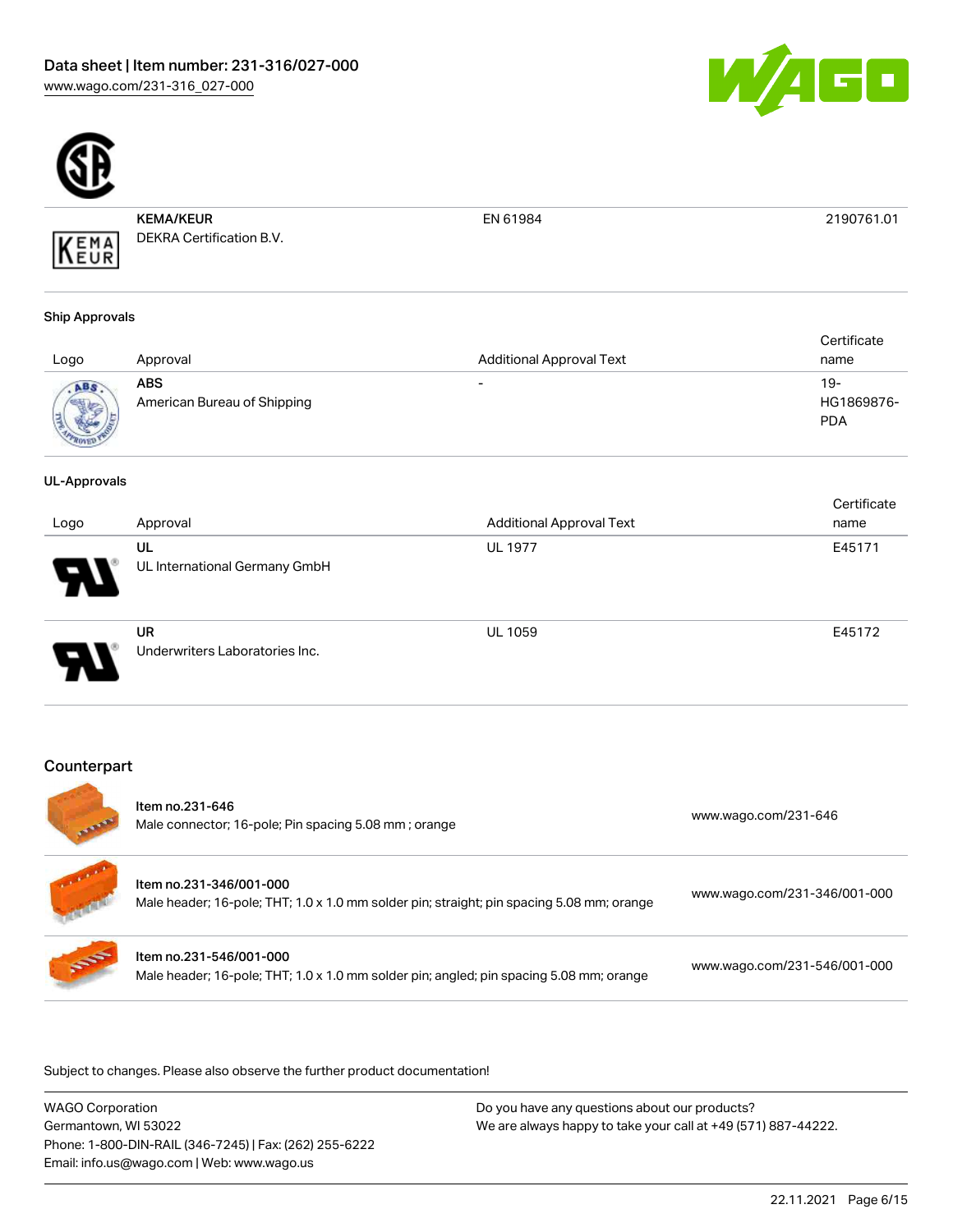

#### Optional accessories

#### Jumpers

| Jumper                     |                                                                                                                            |                      |
|----------------------------|----------------------------------------------------------------------------------------------------------------------------|----------------------|
|                            | Item no.: 231-905<br>Jumper; for conductor entry; 5-way; insulated; gray                                                   | www.wago.com/231-905 |
|                            | Item no.: 231-903<br>Jumper; for conductor entry; 3-way; insulated; gray                                                   | www.wago.com/231-903 |
|                            | Item no.: 231-907<br>Jumper; for conductor entry; 7-way; insulated; gray                                                   | www.wago.com/231-907 |
|                            | Item no.: 231-910<br>Jumper; for conductor entry; 10-way; insulated; gray                                                  | www.wago.com/231-910 |
|                            | Item no.: 231-902<br>Jumper; for conductor entry; 2-way; insulated; gray                                                   | www.wago.com/231-902 |
| Strain relief              |                                                                                                                            |                      |
| Strain relief housing      |                                                                                                                            |                      |
|                            | Item no.: 232-646<br>Strain relief housing; orange                                                                         | www.wago.com/232-646 |
| Insulations stops          |                                                                                                                            |                      |
| Insulation stop            |                                                                                                                            |                      |
|                            | Item no.: 231-672<br>Insulation stop; 0.75 - 1 mm <sup>2</sup> ; dark gray                                                 | www.wago.com/231-672 |
|                            | Item no.: 231-670<br>Insulation stop; 0.08-0.2 mm <sup>2</sup> / 0.2 mm <sup>2</sup> "s"; white                            | www.wago.com/231-670 |
|                            | Item no.: 231-671<br>Insulation stop; 0.25 - 0.5 mm <sup>2</sup> ; light gray                                              | www.wago.com/231-671 |
| <b>Testing accessories</b> |                                                                                                                            |                      |
| Testing accessories        |                                                                                                                            |                      |
|                            | Item no.: 210-136<br>Test plug; 2 mm Ø; with 500 mm cable                                                                  | www.wago.com/210-136 |
|                            | ltem no.: 231-661<br>Test plugs for female connectors; for 5 mm and 5.08 mm pin spacing; 2,50 mm <sup>2</sup> ; light gray | www.wago.com/231-661 |
| Cover                      |                                                                                                                            |                      |
|                            |                                                                                                                            |                      |

Subject to changes. Please also observe the further product documentation! Cover

WAGO Corporation Germantown, WI 53022 Phone: 1-800-DIN-RAIL (346-7245) | Fax: (262) 255-6222 Email: info.us@wago.com | Web: www.wago.us Do you have any questions about our products? We are always happy to take your call at +49 (571) 887-44222.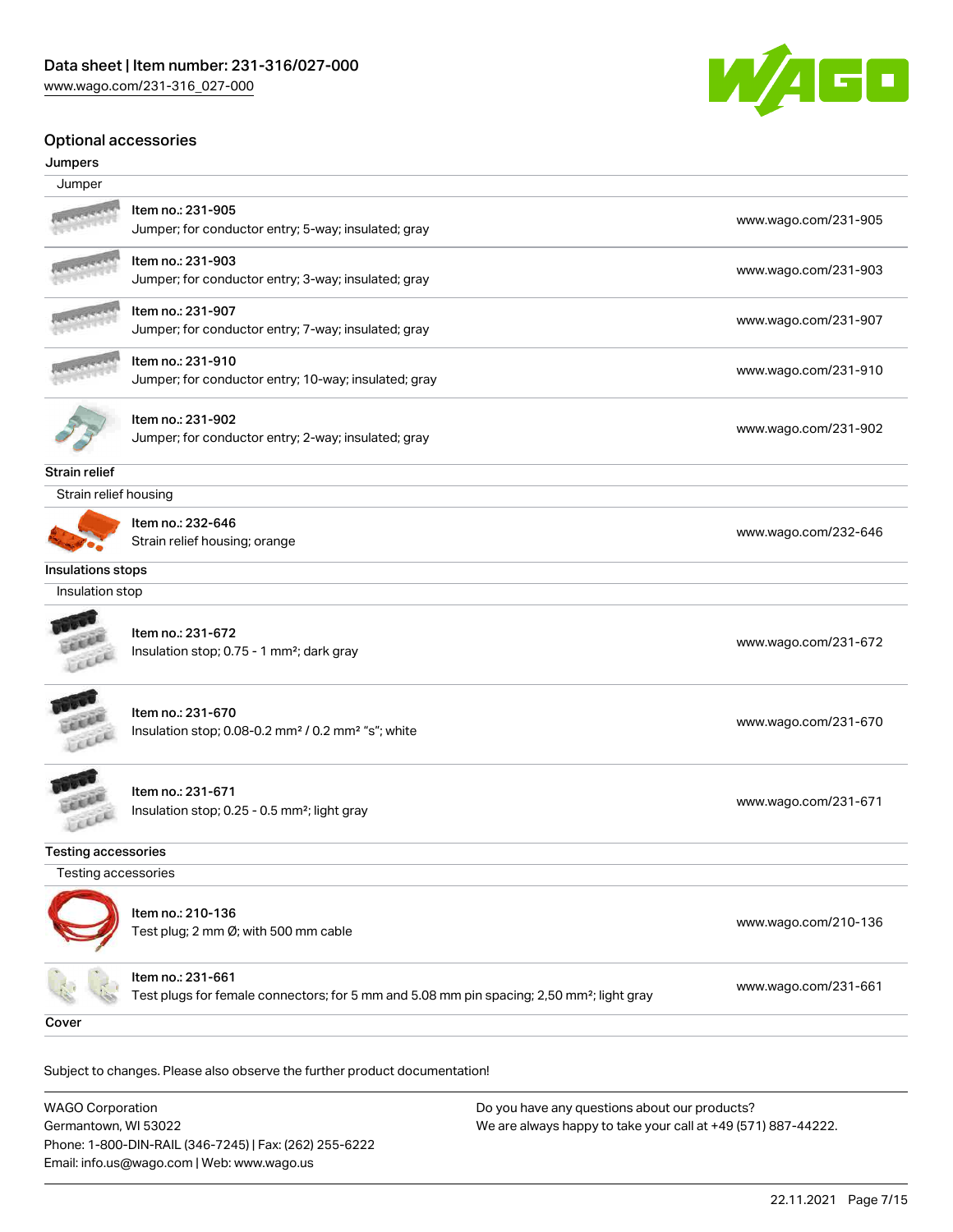[www.wago.com/231-316\\_027-000](http://www.wago.com/231-316_027-000)

Cover



|                 | Item no.: 231-669<br>Lockout caps; for covering unused clamping units; orange                                                                                                      | www.wago.com/231-669 |
|-----------------|------------------------------------------------------------------------------------------------------------------------------------------------------------------------------------|----------------------|
| <b>Ferrules</b> |                                                                                                                                                                                    |                      |
| Ferrule         |                                                                                                                                                                                    |                      |
|                 | Item no.: 216-101<br>Ferrule; Sleeve for 0.5 mm <sup>2</sup> / AWG 22; uninsulated; electro-tin plated; silver-colored                                                             | www.wago.com/216-101 |
| Ť               | Item no.: 216-104<br>Ferrule; Sleeve for 1.5 mm <sup>2</sup> / AWG 16; uninsulated; electro-tin plated; silver-colored                                                             | www.wago.com/216-104 |
|                 | Item no.: 216-106<br>Ferrule; Sleeve for 2.5 mm <sup>2</sup> / AWG 14; uninsulated; electro-tin plated; silver-colored                                                             | www.wago.com/216-106 |
|                 | Item no.: 216-102<br>Ferrule; Sleeve for 0.75 mm <sup>2</sup> / AWG 20; uninsulated; electro-tin plated; silver-colored                                                            | www.wago.com/216-102 |
|                 | Item no.: 216-103<br>Ferrule; Sleeve for 1 mm <sup>2</sup> / AWG 18; uninsulated; electro-tin plated                                                                               | www.wago.com/216-103 |
|                 | Item no.: 216-123<br>Ferrule; Sleeve for 1 mm <sup>2</sup> / AWG 18; uninsulated; electro-tin plated; silver-colored                                                               | www.wago.com/216-123 |
|                 | Item no.: 216-122<br>Ferrule; Sleeve for 0.75 mm <sup>2</sup> / AWG 20; uninsulated; electro-tin plated; silver-colored                                                            | www.wago.com/216-122 |
|                 | Item no.: 216-124<br>Ferrule; Sleeve for 1.5 mm <sup>2</sup> / AWG 16; uninsulated; electro-tin plated                                                                             | www.wago.com/216-124 |
|                 | Item no.: 216-142<br>Ferrule; Sleeve for 0.75 mm <sup>2</sup> / 18 AWG; uninsulated; electro-tin plated; electrolytic copper; gastight<br>crimped; acc. to DIN 46228, Part 1/08.92 | www.wago.com/216-142 |
|                 | Item no.: 216-132<br>Ferrule; Sleeve for 0.34 mm <sup>2</sup> / AWG 24; uninsulated; electro-tin plated                                                                            | www.wago.com/216-132 |
|                 | Item no.: 216-121<br>Ferrule; Sleeve for 0.5 mm <sup>2</sup> / AWG 22; uninsulated; electro-tin plated; silver-colored                                                             | www.wago.com/216-121 |
|                 | Item no.: 216-143<br>Ferrule; Sleeve for 1 mm <sup>2</sup> / AWG 18; uninsulated; electro-tin plated; electrolytic copper; gastight<br>crimped; acc. to DIN 46228, Part 1/08.92    | www.wago.com/216-143 |
|                 | Item no.: 216-131<br>Ferrule; Sleeve for 0.25 mm <sup>2</sup> / AWG 24; uninsulated; electro-tin plated; silver-colored                                                            | www.wago.com/216-131 |
|                 | Item no.: 216-141<br>Ferrule; Sleeve for 0.5 mm <sup>2</sup> / 20 AWG; uninsulated; electro-tin plated; electrolytic copper; gastight<br>crimped; acc. to DIN 46228, Part 1/08.92  | www.wago.com/216-141 |
|                 | Item no.: 216-152<br>Ferrule; Sleeve for 0.34 mm <sup>2</sup> / AWG 24; uninsulated; electro-tin plated                                                                            | www.wago.com/216-152 |
|                 | Item no.: 216-203                                                                                                                                                                  |                      |

Subject to changes. Please also observe the further product documentation!

WAGO Corporation Germantown, WI 53022 Phone: 1-800-DIN-RAIL (346-7245) | Fax: (262) 255-6222 Email: info.us@wago.com | Web: www.wago.us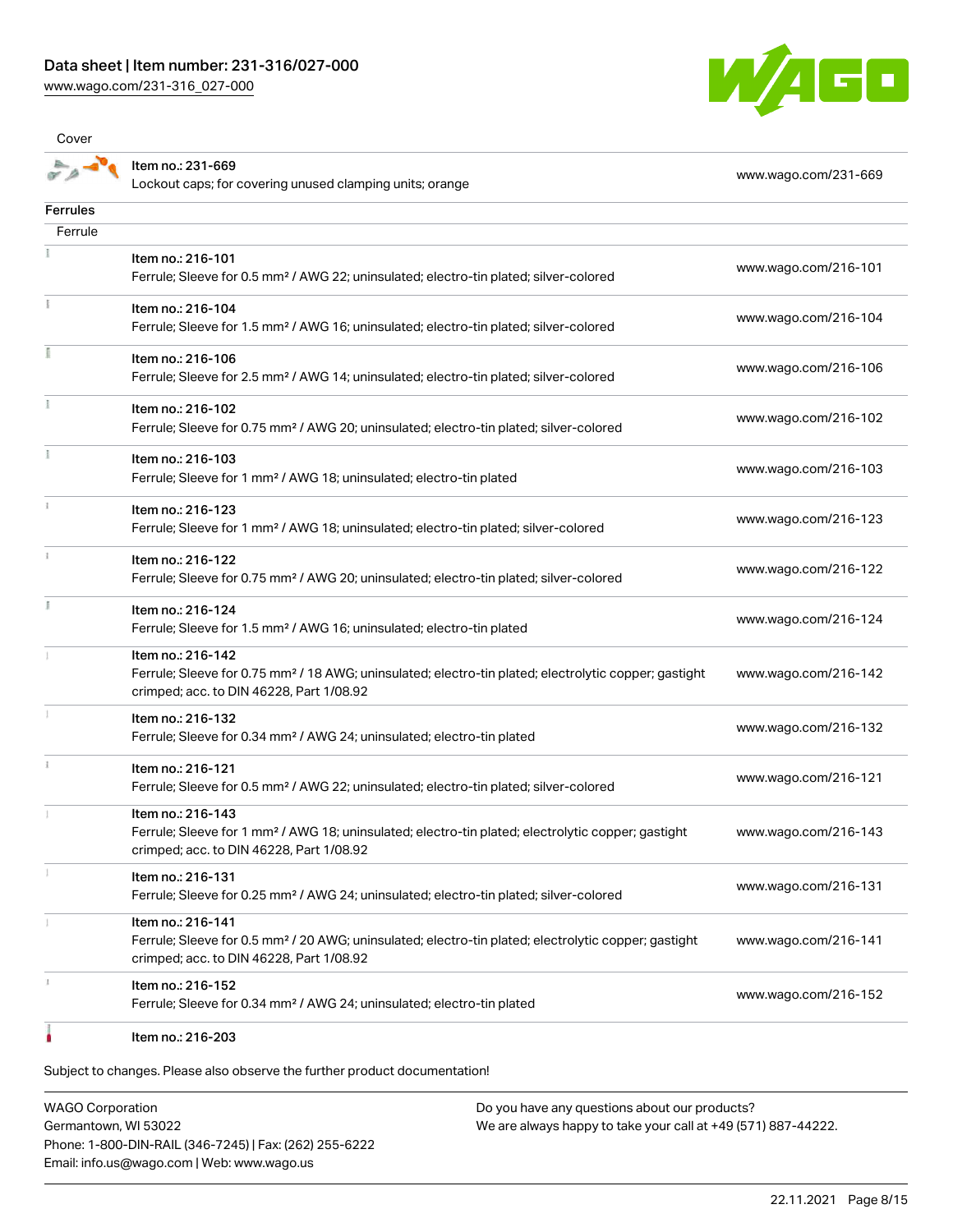

Ferrule; Sleeve for 1 mm² / AWG 18; insulated; electro-tin plated; red [www.wago.com/216-203](http://www.wago.com/216-203)

|   | Item no.: 216-202<br>Ferrule; Sleeve for 0.75 mm <sup>2</sup> / 18 AWG; insulated; electro-tin plated; gray                                                                                             | www.wago.com/216-202 |
|---|---------------------------------------------------------------------------------------------------------------------------------------------------------------------------------------------------------|----------------------|
| ı | Item no.: 216-151<br>Ferrule; Sleeve for 0.25 mm <sup>2</sup> / AWG 24; uninsulated; electro-tin plated                                                                                                 | www.wago.com/216-151 |
| Â | Item no.: 216-204<br>Ferrule; Sleeve for 1.5 mm <sup>2</sup> / AWG 16; insulated; electro-tin plated; black                                                                                             | www.wago.com/216-204 |
|   | Item no.: 216-144<br>Ferrule; Sleeve for 1.5 mm <sup>2</sup> / AWG 16; uninsulated; electro-tin plated; electrolytic copper; gastight<br>crimped; acc. to DIN 46228, Part 1/08.92; silver-colored       | www.wago.com/216-144 |
|   | Item no.: 216-201<br>Ferrule; Sleeve for 0.5 mm <sup>2</sup> / 20 AWG; insulated; electro-tin plated; white                                                                                             | www.wago.com/216-201 |
|   | Item no.: 216-223<br>Ferrule; Sleeve for 1 mm <sup>2</sup> / AWG 18; insulated; electro-tin plated; red                                                                                                 | www.wago.com/216-223 |
|   | Item no.: 216-241<br>Ferrule; Sleeve for 0.5 mm <sup>2</sup> / 20 AWG; insulated; electro-tin plated; electrolytic copper; gastight<br>crimped; acc. to DIN 46228, Part 4/09.90; white                  | www.wago.com/216-241 |
|   | Item no.: 216-242<br>Ferrule; Sleeve for 0.75 mm <sup>2</sup> / 18 AWG; insulated; electro-tin plated; electrolytic copper; gastight<br>crimped; acc. to DIN 46228, Part 4/09.90; gray                  | www.wago.com/216-242 |
|   | Item no.: 216-222<br>Ferrule; Sleeve for 0.75 mm <sup>2</sup> / 18 AWG; insulated; electro-tin plated; gray                                                                                             | www.wago.com/216-222 |
|   | Item no.: 216-221<br>Ferrule; Sleeve for 0.5 mm <sup>2</sup> / 20 AWG; insulated; electro-tin plated; white                                                                                             | www.wago.com/216-221 |
|   | Item no.: 216-224<br>Ferrule; Sleeve for 1.5 mm <sup>2</sup> / AWG 16; insulated; electro-tin plated; black                                                                                             | www.wago.com/216-224 |
|   | Item no.: 216-243<br>Ferrule; Sleeve for 1 mm <sup>2</sup> / AWG 18; insulated; electro-tin plated; electrolytic copper; gastight crimped; www.wago.com/216-243<br>acc. to DIN 46228, Part 4/09.90; red |                      |
|   | Item no.: 216-244<br>Ferrule; Sleeve for 1.5 mm <sup>2</sup> / AWG 16; insulated; electro-tin plated; electrolytic copper; gastight<br>crimped; acc. to DIN 46228, Part 4/09.90; black                  | www.wago.com/216-244 |
|   | Item no.: 216-263<br>Ferrule; Sleeve for 1 mm <sup>2</sup> / AWG 18; insulated; electro-tin plated; electrolytic copper; gastight crimped; www.wago.com/216-263<br>acc. to DIN 46228, Part 4/09.90; red |                      |
|   | Item no.: 216-264<br>Ferrule; Sleeve for 1.5 mm <sup>2</sup> / AWG 16; insulated; electro-tin plated; electrolytic copper; gastight<br>crimped; acc. to DIN 46228, Part 4/09.90; black                  | www.wago.com/216-264 |
|   | Item no.: 216-284<br>Ferrule; Sleeve for 1.5 mm <sup>2</sup> / AWG 16; insulated; electro-tin plated; electrolytic copper; gastight<br>crimped; acc. to DIN 46228, Part 4/09.90; black                  | www.wago.com/216-284 |

WAGO Corporation Germantown, WI 53022 Phone: 1-800-DIN-RAIL (346-7245) | Fax: (262) 255-6222 Email: info.us@wago.com | Web: www.wago.us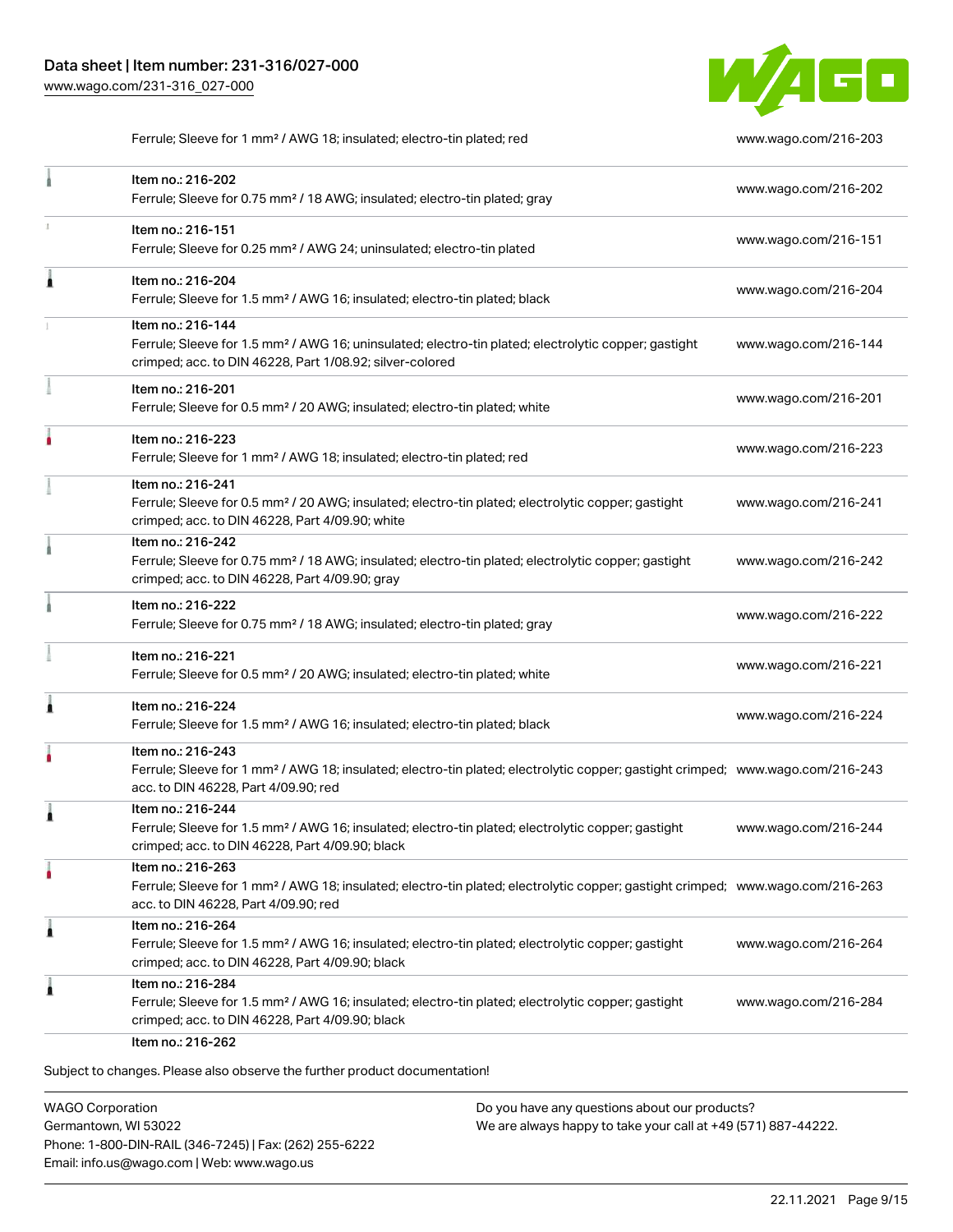## Data sheet | Item number: 231-316/027-000

[www.wago.com/231-316\\_027-000](http://www.wago.com/231-316_027-000)



|                     | Ferrule; Sleeve for 0.75 mm <sup>2</sup> / 18 AWG; insulated; electro-tin plated; electrolytic copper; gastight<br>crimped; acc. to DIN 46228, Part 4/09.90; gray                               | www.wago.com/216-262             |
|---------------------|-------------------------------------------------------------------------------------------------------------------------------------------------------------------------------------------------|----------------------------------|
|                     | Item no.: 216-301<br>Ferrule; Sleeve for 0.25 mm <sup>2</sup> / AWG 24; insulated; electro-tin plated; yellow                                                                                   | www.wago.com/216-301             |
|                     | Item no.: 216-321<br>Ferrule; Sleeve for 0.25 mm <sup>2</sup> / AWG 24; insulated; electro-tin plated; yellow                                                                                   | www.wago.com/216-321             |
|                     | Item no.: 216-322<br>Ferrule; Sleeve for 0.34 mm <sup>2</sup> / 22 AWG; insulated; electro-tin plated; green                                                                                    | www.wago.com/216-322             |
|                     | Item no.: 216-302<br>Ferrule; Sleeve for 0.34 mm <sup>2</sup> / 22 AWG; insulated; electro-tin plated; light turquoise                                                                          | www.wago.com/216-302             |
| Marking accessories |                                                                                                                                                                                                 |                                  |
| Marking strip       |                                                                                                                                                                                                 |                                  |
|                     | Item no.: 210-331/508-103<br>Marking strips; as a DIN A4 sheet; MARKED; 1-12 (200x); Height of marker strip: 2.3 mm/0.091 in; Strip<br>length 182 mm; Horizontal marking; Self-adhesive; white  | www.wago.com/210-331<br>/508-103 |
|                     | Item no.: 210-331/508-104<br>Marking strips; as a DIN A4 sheet; MARKED; 13-24 (200x); Height of marker strip: 2.3 mm/0.091 in; Strip<br>length 182 mm; Horizontal marking; Self-adhesive; white | www.wago.com/210-331<br>/508-104 |
|                     | Item no.: 210-332/508-202<br>Marking strips; as a DIN A4 sheet; MARKED; 1-16 (160x); Height of marker strip: 3 mm; Strip length 182<br>mm; Horizontal marking; Self-adhesive; white             | www.wago.com/210-332<br>/508-202 |
|                     | Item no.: 210-332/508-204<br>Marking strips; as a DIN A4 sheet; MARKED; 17-32 (160x); Height of marker strip: 3 mm; Strip length<br>182 mm; Horizontal marking; Self-adhesive; white            | www.wago.com/210-332<br>/508-204 |
|                     | Item no.: 210-332/508-206<br>Marking strips; as a DIN A4 sheet; MARKED; 33-48 (160x); Height of marker strip: 3 mm; Strip length<br>182 mm; Horizontal marking; Self-adhesive; white            | www.wago.com/210-332<br>/508-206 |
|                     | Item no.: 210-332/508-205<br>Marking strips; as a DIN A4 sheet; MARKED; 1-32 (80x); Height of marker strip: 3 mm; Strip length 182<br>mm; Horizontal marking; Self-adhesive; white              | www.wago.com/210-332<br>/508-205 |
| Tools               |                                                                                                                                                                                                 |                                  |
| Operating tool      |                                                                                                                                                                                                 |                                  |
|                     | Item no.: 209-130<br>Operating tool; suitable for 264, 280 and 281 Series; 1-way; of insulating material; white                                                                                 | www.wago.com/209-130             |
|                     | Item no.: 209-132<br>Operating tool; for connecting comb-style jumper bar; 2-way; of insulating material                                                                                        | www.wago.com/209-132             |
|                     | Item no.: 231-159<br>Operating tool; natural                                                                                                                                                    | www.wago.com/231-159             |
|                     |                                                                                                                                                                                                 |                                  |

| <b>WAGO Corporation</b>                                | Do you have any questions about our products?                 |  |
|--------------------------------------------------------|---------------------------------------------------------------|--|
| Germantown, WI 53022                                   | We are always happy to take your call at +49 (571) 887-44222. |  |
| Phone: 1-800-DIN-RAIL (346-7245)   Fax: (262) 255-6222 |                                                               |  |
| Email: info.us@wago.com   Web: www.wago.us             |                                                               |  |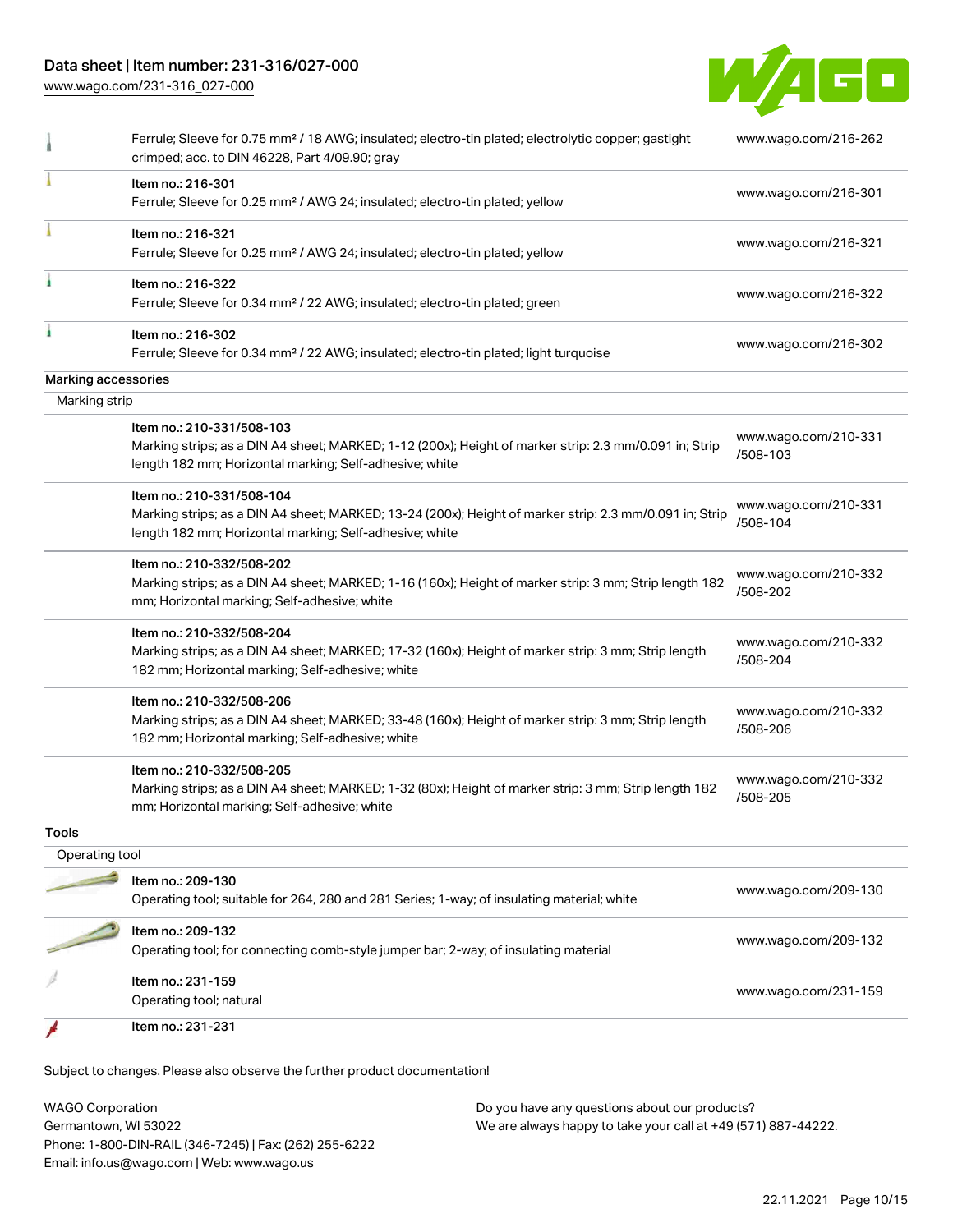

Combination operating tool; red [www.wago.com/231-231](http://www.wago.com/231-231)

| Item no.: 231-131<br>Operating tool; made of insulating material; 1-way; loose; white | www.wago.com/231-131 |
|---------------------------------------------------------------------------------------|----------------------|
| Item no.: 231-291<br>Operating tool; made of insulating material; 1-way; loose; red   | www.wago.com/231-291 |
| Item no.: 280-432<br>Operating tool; made of insulating material; 2-way; white        | www.wago.com/280-432 |
| Item no.: 280-434<br>Operating tool; made of insulating material; 4-way               | www.wago.com/280-434 |
| Item no.: 280-437<br>Operating tool; made of insulating material; 7-way               | www.wago.com/280-437 |
| Item no.: 280-440<br>Operating tool; made of insulating material; 10-way              | www.wago.com/280-440 |
| Item no.: 280-435<br>Operating tool; made of insulating material; 5-way; gray         | www.wago.com/280-435 |
| Item no.: 280-436<br>Operating tool; made of insulating material; 6-way               | www.wago.com/280-436 |
| Item no.: 280-438<br>Operating tool; made of insulating material; 8-way               | www.wago.com/280-438 |
| Item no.: 280-433<br>Operating tool; made of insulating material; 3-way               | www.wago.com/280-433 |
|                                                                                       |                      |

## Downloads Documentation

#### Additional Information

| Technical explanations                                                     | 2019 Apr 3 | pdf<br>2.0 MB | Download |
|----------------------------------------------------------------------------|------------|---------------|----------|
|                                                                            |            |               |          |
| <b>CAD files</b>                                                           |            |               |          |
| CAD data                                                                   |            |               |          |
| 2D/3D Models 231-316/027-000                                               |            | <b>URL</b>    | Download |
| CAE data                                                                   |            |               |          |
| Subject to changes. Please also observe the further product documentation! |            |               |          |

WAGO Corporation Germantown, WI 53022 Phone: 1-800-DIN-RAIL (346-7245) | Fax: (262) 255-6222 Email: info.us@wago.com | Web: www.wago.us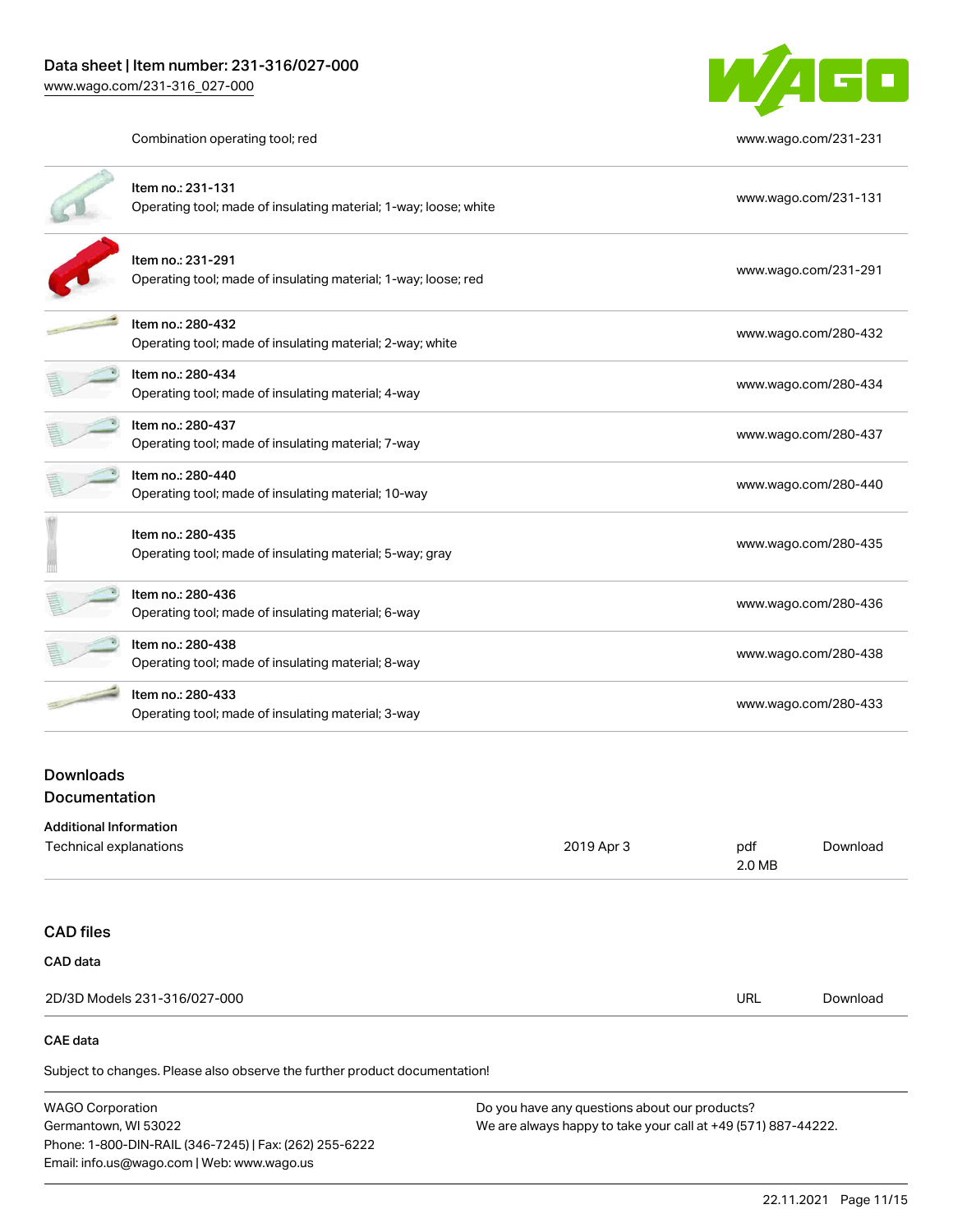

| EPLAN Data Portal 231-316/027-000                                                                                                                              | URL        | Download |
|----------------------------------------------------------------------------------------------------------------------------------------------------------------|------------|----------|
| ZUKEN Portal 231-316/027-000                                                                                                                                   | <b>URL</b> | Download |
| EPLAN Data Portal 231-316/027-000                                                                                                                              | URL        | Download |
| <b>Environmental Product Compliance</b>                                                                                                                        |            |          |
| <b>Compliance Search</b>                                                                                                                                       |            |          |
| Environmental Product Compliance 231-316/027-000                                                                                                               |            | Download |
| 1-conductor female connector; CAGE CLAMP <sup>®</sup> ; 2.5 mm <sup>2</sup> ; Pin spacing 5.08 mm; 16-<br>pole; clamping collar; 2,50 mm <sup>2</sup> ; orange |            |          |

#### Installation Notes

Female connectors with mounting flanges can be used as PCB through-panel connectors – conductor termination parallel to CAGE CLAMP® actuation.

Subject to changes. Please also observe the further product documentation!

WAGO Corporation Germantown, WI 53022 Phone: 1-800-DIN-RAIL (346-7245) | Fax: (262) 255-6222 Email: info.us@wago.com | Web: www.wago.us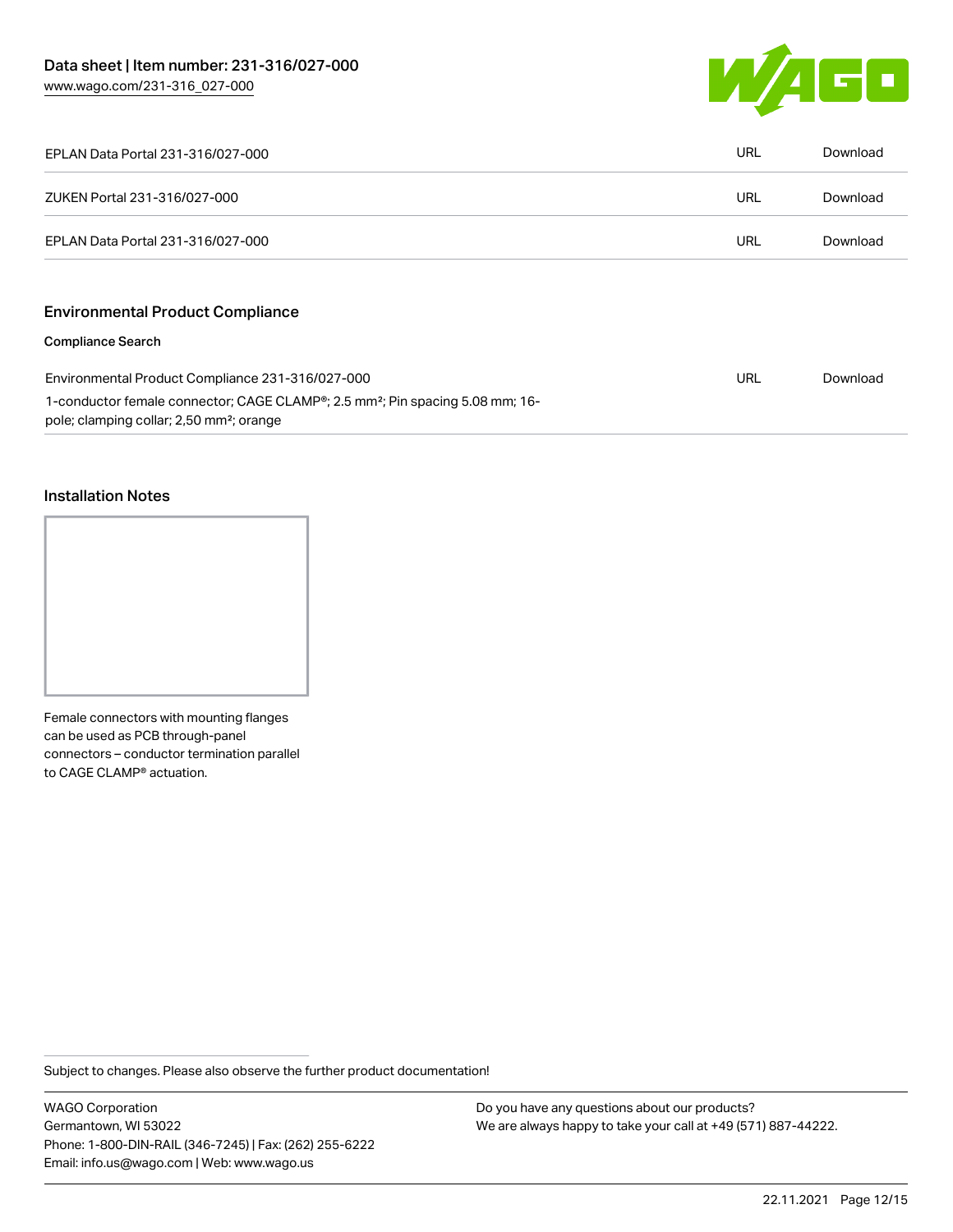

PCB female connectors with mounting flanges can be used as through-panel connectors for external wiring.

16-pole female connector with mounting flanges in a 19" rack – conductor termination parallel to CAGE CLAMP® actuation



Inserting a conductor via 3.5 mm screwdriver – CAGE CLAMP® actuation parallel to conductor entry.



Inserting a conductor via 3.5 mm screwdriver – CAGE CLAMP® actuation perpendicular to conductor entry.



Inserting a conductor into CAGE CLAMP® unit via operating lever (231-291).

Subject to changes. Please also observe the further product documentation!

WAGO Corporation Germantown, WI 53022 Phone: 1-800-DIN-RAIL (346-7245) | Fax: (262) 255-6222 Email: info.us@wago.com | Web: www.wago.us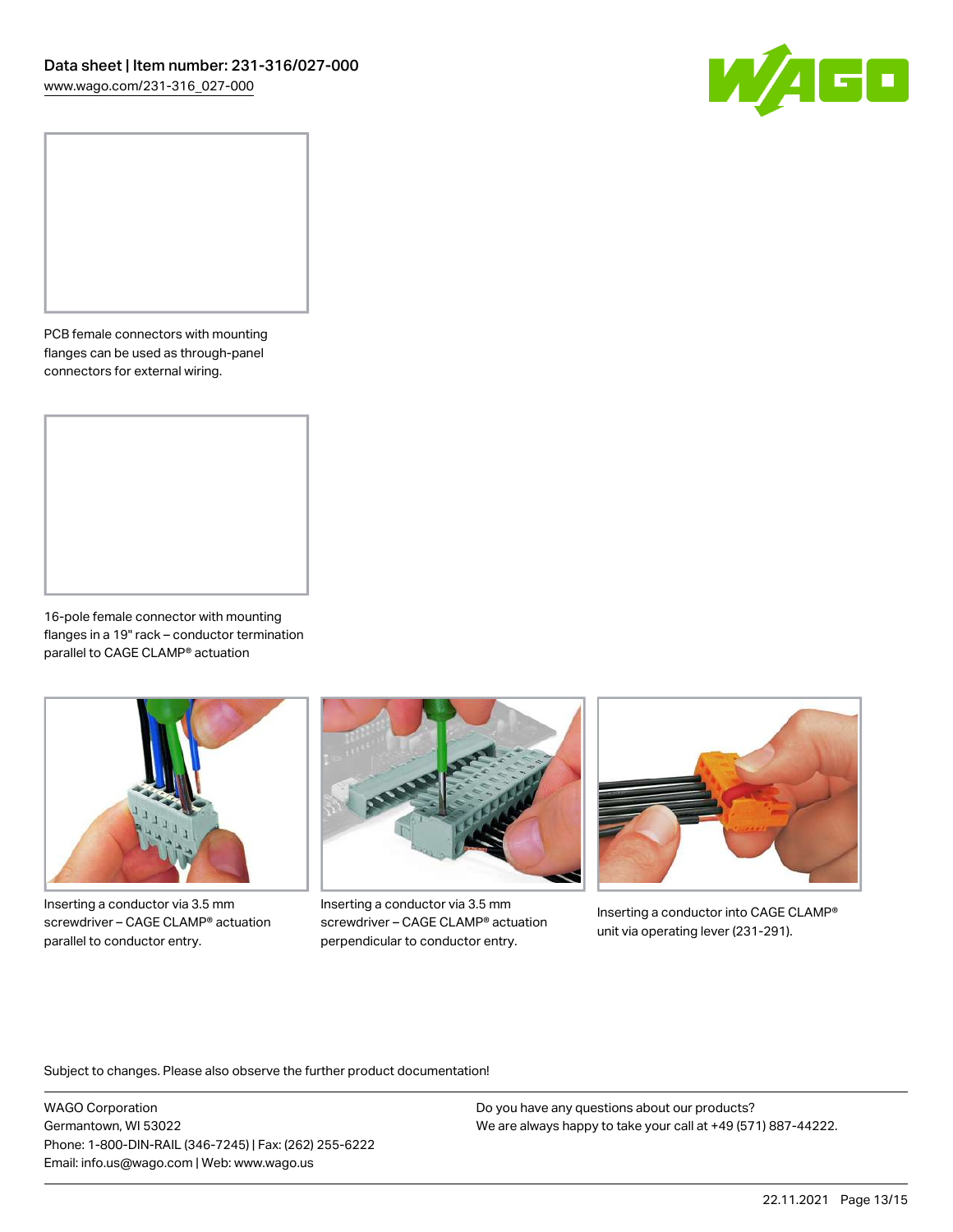



Inserting a conductor via operating tool.



Coding a female connector by removing coding finger(s).



Testing – female connector with CAGE CLAMP®

Integrated test ports for testing perpendicular to conductor entry via 2 or 2.3 mm Ø test plug

#### Installation

Subject to changes. Please also observe the further product documentation!

WAGO Corporation Germantown, WI 53022 Phone: 1-800-DIN-RAIL (346-7245) | Fax: (262) 255-6222 Email: info.us@wago.com | Web: www.wago.us